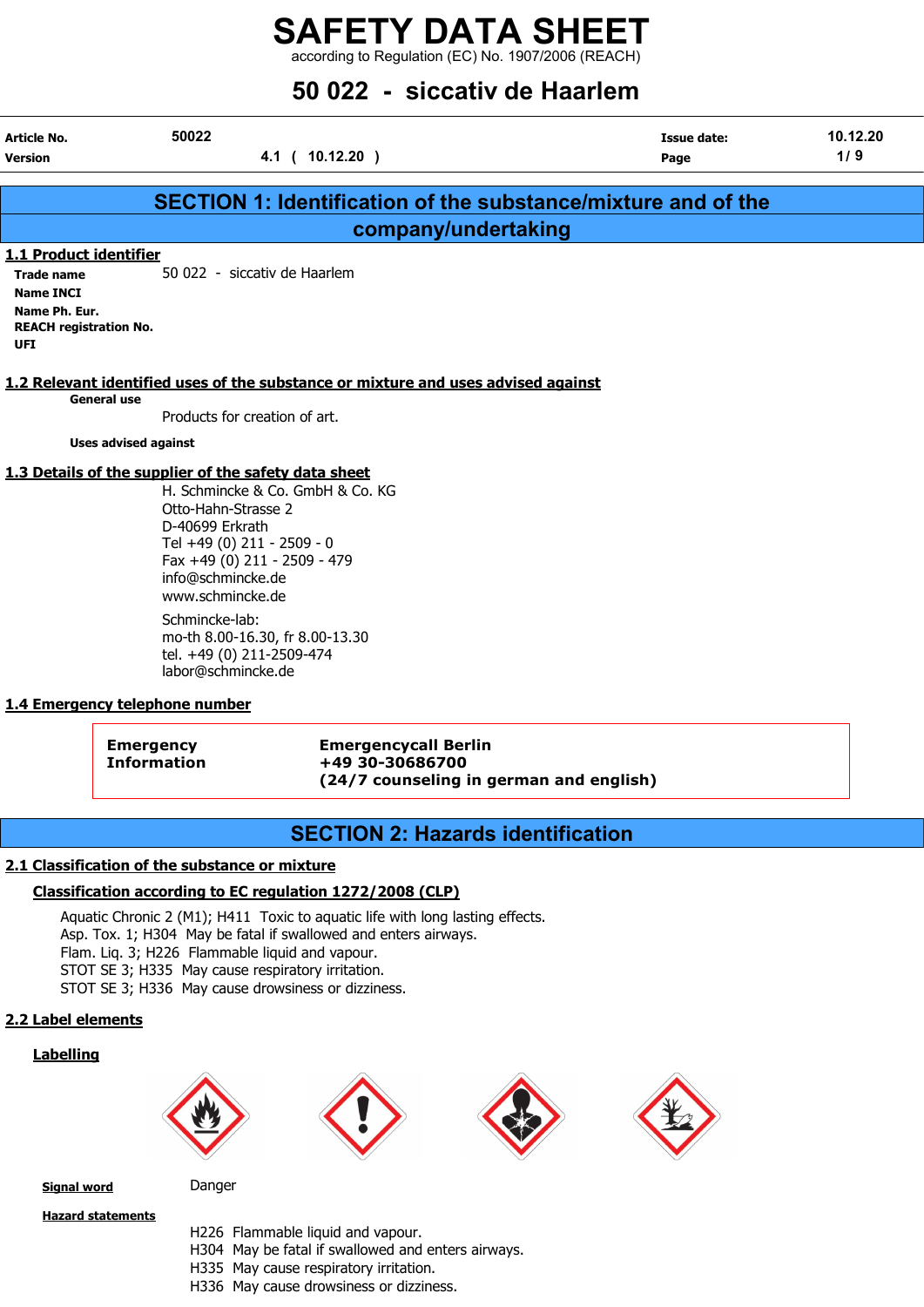according to Regulation (EC) No. 1907/2006 (REACH)

## 50 022 - siccativ de Haarlem

| Article No.<br><b>Version</b>          | 50022<br>4.1 ( 10.12.20 )                                                                                                                                                                                                                                                                                                                                                                                                                                                                    | Issue date:<br>Page | 10.12.20<br>2/9 |
|----------------------------------------|----------------------------------------------------------------------------------------------------------------------------------------------------------------------------------------------------------------------------------------------------------------------------------------------------------------------------------------------------------------------------------------------------------------------------------------------------------------------------------------------|---------------------|-----------------|
|                                        | H411 Toxic to aguatic life with long lasting effects.                                                                                                                                                                                                                                                                                                                                                                                                                                        |                     |                 |
| <b>Safety precautions</b>              | P102 Keep out of reach of children.<br>P210 Keep away from heat, hot surfaces, sparks, open flames and other ignition sources. No<br>smoking.<br>P260 Do not breathe vapours.<br>P273 Avoid release to the environment.<br>P301+P310 IF SWALLOWED: Immediately call a POISON CENTER/doctor/<br>P301+P330+P331 IF SWALLOWED: rinse mouth. Do NOT induce vomiting.<br>P303+P361+P353 IF ON SKIN (or hair): Take off immediately all contaminated clothing. Rinse<br>skin with water/or shower. |                     |                 |
| <b>Hazard components for labelling</b> |                                                                                                                                                                                                                                                                                                                                                                                                                                                                                              |                     |                 |
| <b>Text for labelling (CLP)</b>        | Repeated exposure may cause skin dryness or cracking. (EUH066)                                                                                                                                                                                                                                                                                                                                                                                                                               |                     |                 |

#### 2.3 Other hazards

## SECTION 3: Composition / information on ingredients

#### 3.1 Substances

Chemical characterisation

White spirit aldehyde resin siccative CAS-Number EINECS / ELINCS / NLP EU index number Customs tariff number REACH registration No. RTECS-no. Hazchem-Code CI-Number

#### 3.2 Mixtures

solvent naphtha (petroleum), light, aromatic: 25 - 50 % naphta (petroleum), hydrotreated heavy: 2,5 - <5,0 % CAS: 64742-95-6 CAS: 64742-48-9 REACH: 01-2119455851-35 REACH: 01-2119457273-39-xxxx Aquatic Chronic 2; H411 / Asp. Tox. 1; H304 / -; EUH066 Asp. Tox. 1; H304 / -; EUH066 / Flam. Liq. 3; H226 / STOT SE 3; H335 / STOT SE 3; H336

Substance 3

2-ethylhexanoic acid, zirconium salt:  $0.1 - 1.0 \%$ CAS: 22464-99-9 REACH: 01-2119979088-21-xxxx Repr. 2; H361d

#### Substance 1 and 2 Substance 2 and 3 Substance 2 and 3 Substance 2 and 3 Substance 2 and 3 Substance 2

Additional information

## SECTION 4: First aid measures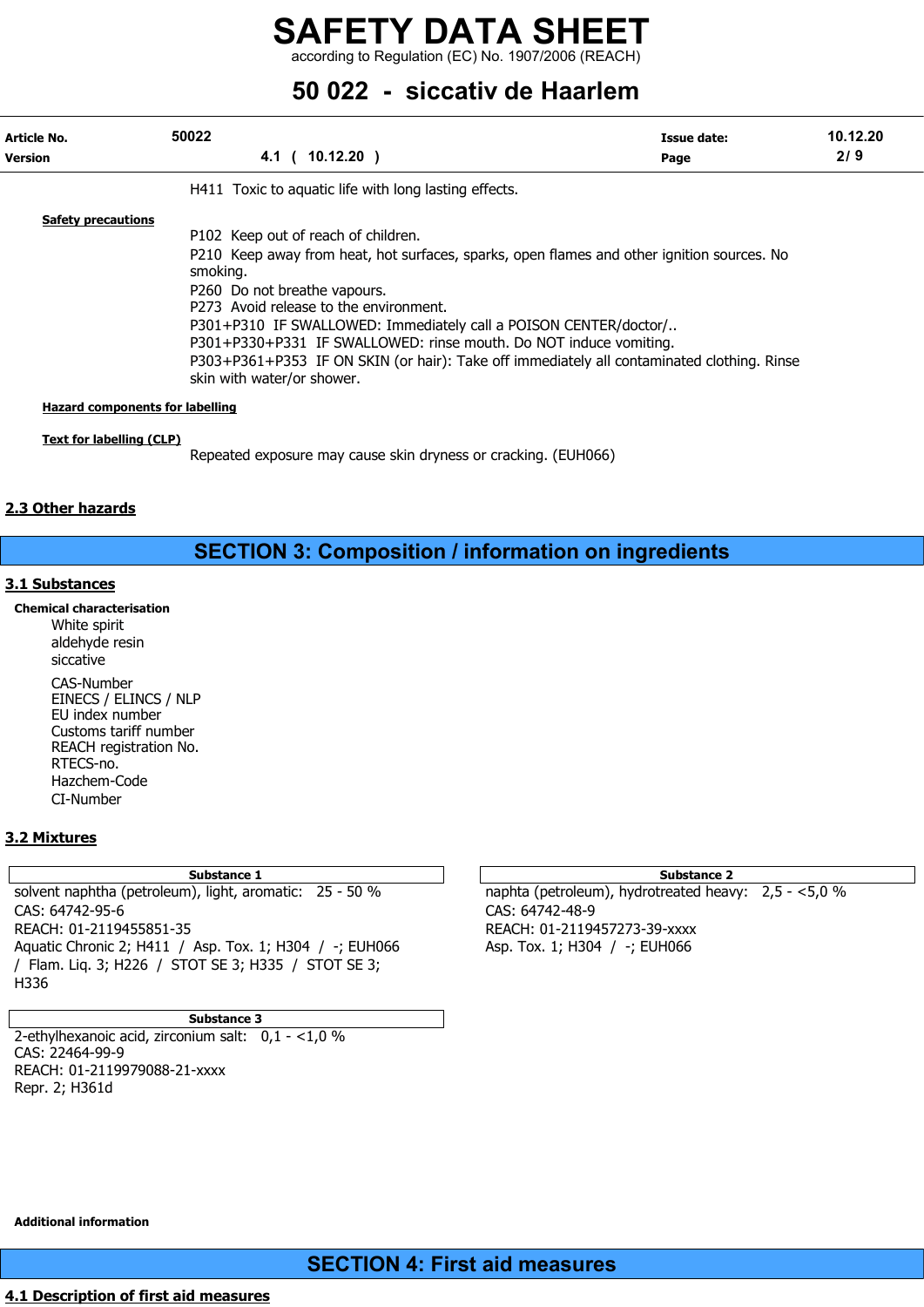according to Regulation (EC) No. 1907/2006 (REACH)

## 50 022 - siccativ de Haarlem

| <b>Article No.</b> | 50022           | <b>Issue date:</b> | 10.12.20 |
|--------------------|-----------------|--------------------|----------|
| Version            | 10.12.20<br>4.1 | Page               | 319      |

General information

If you feel unwell, seek medical advice (show the label where possible).

In case of inhalation

Provide fresh air. Seek medical attention if problems persist.

#### In case of skin contact

Remove residues with soap and water. In case of skin irritation, consult a physician.

#### After eye contact

If product gets into the eye, keep eyelid open and rinse immediately with large quantities of water, for at least 10 - 15 minutes. Seek medical attention if irritation persists.

After swallowing

Rinse mouth with water. Do NOT induce vomiting. Immediately get medical attention.

#### 4.2 Most important symptoms and effects, both acute and delayed

#### 4.3 Indication of any immediate medical attention and special treatment needed

Caution if victim vomits: Risk of aspiration!

## SECTION 5: Firefighting measures

#### 5.1 Extinguishing media

#### Suitable extinguishing media

Co-ordinate fire-fighting measures to the fire surroundings.

Extinguishing media which must not be used for safety reasons strong water jet

#### 5.2 Special hazards arising from the substance or mixture

In case of fire may be liberated: Carbon monoxide and carbon dioxide

#### 5.3 Advice for firefighters

Special protective equipment for firefighters

Use appropriate respiratory protection.

#### Additional information

## SECTION 6: Accidental release measures

#### 6.1 Personal precautions, protective equipment and emergency procedures

Avoid contact with skin, eyes, and clothing.

#### 6.2 environmental precautions

Discharge into the environment must be avoided.

#### 6.3 Methods and material for containment and cleaning up

Methods for cleaning up

Collect spilled material using paper towels and dispose.

Additional information

#### 6.4 Reference to other sections

Dispose of waste according to applicable legislation.

## SECTION 7: Handling and storage

#### 7.1 Precautions for safe handling

#### Advices on safe handling

Handle in accordance with good industrial hygiene and safety practice.

Precautions against fire and explosion

No special measures are required.

## 7.2 Conditions for safe storage, including any incompatibilities

## Requirements for storerooms and containers

Hints on joint storage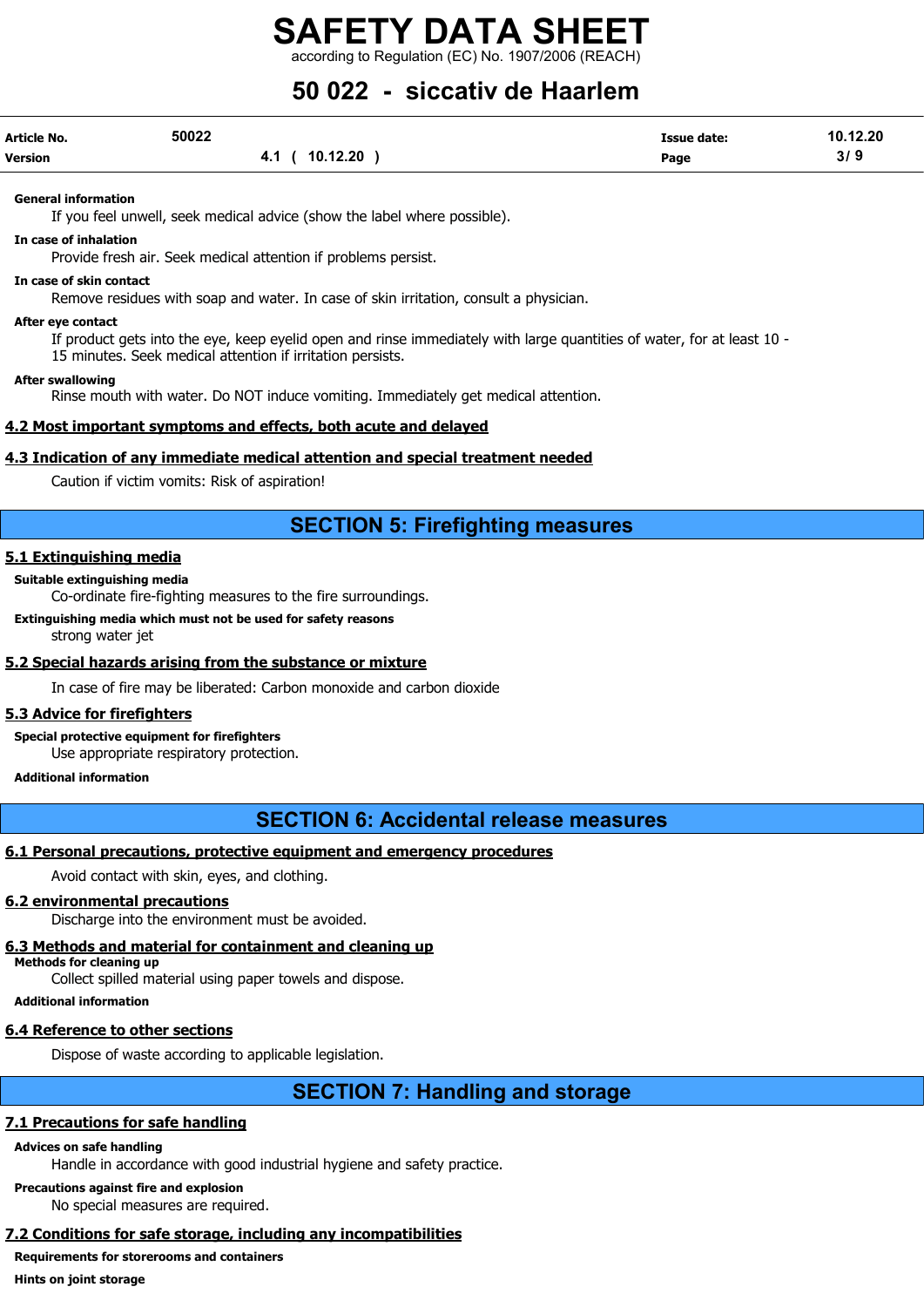## SAFETY DATA SHEET according to Regulation (EC) No. 1907/2006 (REACH)

## 50 022 - siccativ de Haarlem

| Article No.    | 50022           | Issue date: | 10.12.20 |
|----------------|-----------------|-------------|----------|
| <b>Version</b> | 10.12.20<br>. . | Page        | 41       |

#### Storage class Further details

Protect from frost and exposure to sun.

#### 7.3 Specific end use(s)

## SECTION 8: Exposure controls/personal protection

#### 8.1 Control parameters

| 64742-82-1 | naphtha (petroleum), hydrodesulphurized heavy |                             |                     |                    |
|------------|-----------------------------------------------|-----------------------------|---------------------|--------------------|
| DEU<br>WEL |                                               | $150,000$ mg/m <sup>3</sup> |                     | $4$ (II); AGS      |
| 64742-48-9 | naphta (petroleum), hydrotreated heavy        |                             |                     |                    |
| DEU<br>WEL |                                               | $300,000$ mg/m <sup>3</sup> |                     |                    |
| 22464-99-9 | 2-ethylhexanoic acid, zirconium salt          |                             |                     |                    |
| DEU<br>WEL |                                               |                             | $1,000 \mid mg/m^3$ | 1(I); 10, DFG, Sah |
|            |                                               |                             |                     |                    |

#### DNEL overview

64742-95-6 solvent naphtha (petroleum), light, aromatic

| DNEL worker   | Long-term - inhalation, system | 150,00000 | $mq/m^3$          |
|---------------|--------------------------------|-----------|-------------------|
| DNEL worker   | Long-term - dermal, local effe | 25,00000  | mg/kg bw/day      |
| DNEL Consumer | Long-term - oral, systemic eff | 11,00000  | mg/kg bw/day      |
| DNEL Consumer | Long-term - inhalation, system | 32,00000  | mq/m <sup>3</sup> |
| DNEL Consumer | Long-term - dermal, systemic e | 11,00000  | mg/kg bw/day      |

#### 8.2 Exposure controls

#### Occupational exposure controls

#### Respiratory protection

With correct and proper use, and under normal conditions, breathing protection is not required. Respiratory protection must be worn whenever the WEL levels have been exceeded. Combination filtering device (EN 14387) Use filter type A (= against vapours of organic substances)

#### Hand protection

Qualified materials: Nitrile rubber

Layer thickness  $> 0.35$  mm

Breakthrough time > 480 min

Ultranitril 492 - MAPA GmbH, Industriestraße 21- 25, D-27404 Zeven, Internet: www.mapa-pro.de All information was derived in accordance with EU directive 89/686/EWG and the resultant EN 374 in cooperation with MAPA GmbH. This recommendation applies exclusively to the product and use named in Section 1. In the event of commingling or deviating conditions, contact the suppliers of CE-approved gloves. This information is abased on our current state of knowledge and describes the security standards applicable to our product for the purpose provided.

## Eye protection

Goggles

Body protection

Wear suitable protective clothing. Wash contaminated clothing prior to re-use.

#### General protection and hygiene measures

Handle in accordance with good industrial hygiene and safety practice. Wash hands thoroughly after handling.

## SECTION 9: Physical and chemical properties

#### 9.1 information on basic physical and chemical properties

| Form         | liauid           |
|--------------|------------------|
| Colour       | yellowish, clear |
| <b>Odour</b> | white spirit     |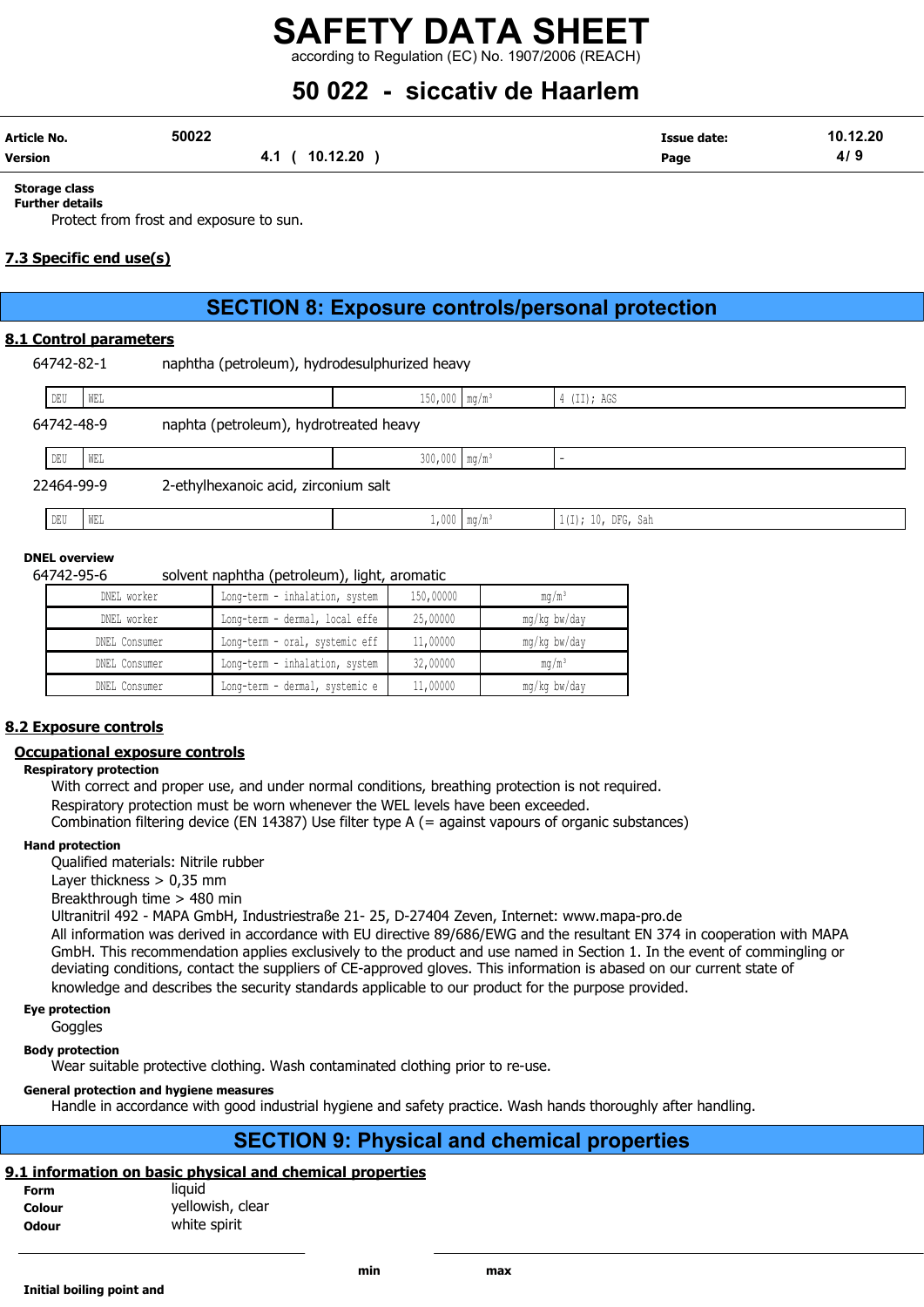according to Regulation (EC) No. 1907/2006 (REACH)

## 50 022 - siccativ de Haarlem

| Article No.<br><b>Version</b>                                                                                                                                                                                                        | 50022 | 4.1 ( 10.12.20 ) |                            | Issue date:<br>Page | 10.12.20<br>5/9 |
|--------------------------------------------------------------------------------------------------------------------------------------------------------------------------------------------------------------------------------------|-------|------------------|----------------------------|---------------------|-----------------|
| boiling range<br>Melting point/freezing point<br>Flash point/flash point range<br><b>Flammability</b><br><b>Ignition temperature</b><br><b>Auto-ignition temperature</b><br><b>Explosion limits</b><br><b>Refraction index</b><br>PH |       | 40 °C            | 45 °C                      |                     |                 |
| <b>Viscosity</b><br><b>Viscosity</b>                                                                                                                                                                                                 |       | 11 mm $2/s$      | $12 \text{ mm}^2/\text{s}$ | 40 °C               |                 |
| Vapour pressure<br><b>Density</b><br>Partition coefficient: n-octanol/water                                                                                                                                                          |       |                  | $0,87$ g/ml                | 20 °C               |                 |

Danger of explosion

#### 9.2 Other information

## SECTION 10: Stability and reactivity

#### 10.1 Reactivity

Product is stable under normal storage conditions.

#### 10.2 Chemical stability

#### 10.3 Possibility of hazardous reactions

#### 10.4 Conditions to avoid

Protect from frost and exposure to sun.

#### 10.5 Incompatible materials

strong oxidizing agents

#### 10.6 Hazardous decomposition products

Hazardous vapours may form during fires.

## SECTION 11: Toxicological information

#### 11.1 Information on toxicological effects

Toxicological tests

64742-95-6 solvent naphtha (petroleum), light, aromatic

| oral       | LD50 | nai | 2000,00000 | mg/kg |      |
|------------|------|-----|------------|-------|------|
| inhalative | LC50 | nai | 10,20000   | ma/L  | (4h) |
| dermal     | LD50 | nai | 2000,00000 | mg/kg |      |

#### Toxicological tests

64742-48-9 naphta (petroleum), hydrotreated heavy

| oral              | <b>TDE</b><br>⊥⊔∪∪ | <b>IWU</b> | 00000<br>0.000<br>ZUUU, UUUUU | mg/kg               |  |
|-------------------|--------------------|------------|-------------------------------|---------------------|--|
| مسمعما<br>wu⊥llu⊥ | $ -$<br>⊥⊔∪∪       | Rabbit     | $\cdots$<br>.<br>ZUUU, UUUUU  | $m \sim$<br>ma / ka |  |

Acute toxicity No data available In case of inhalation No data available After swallowing No data available In case of skin contact No data available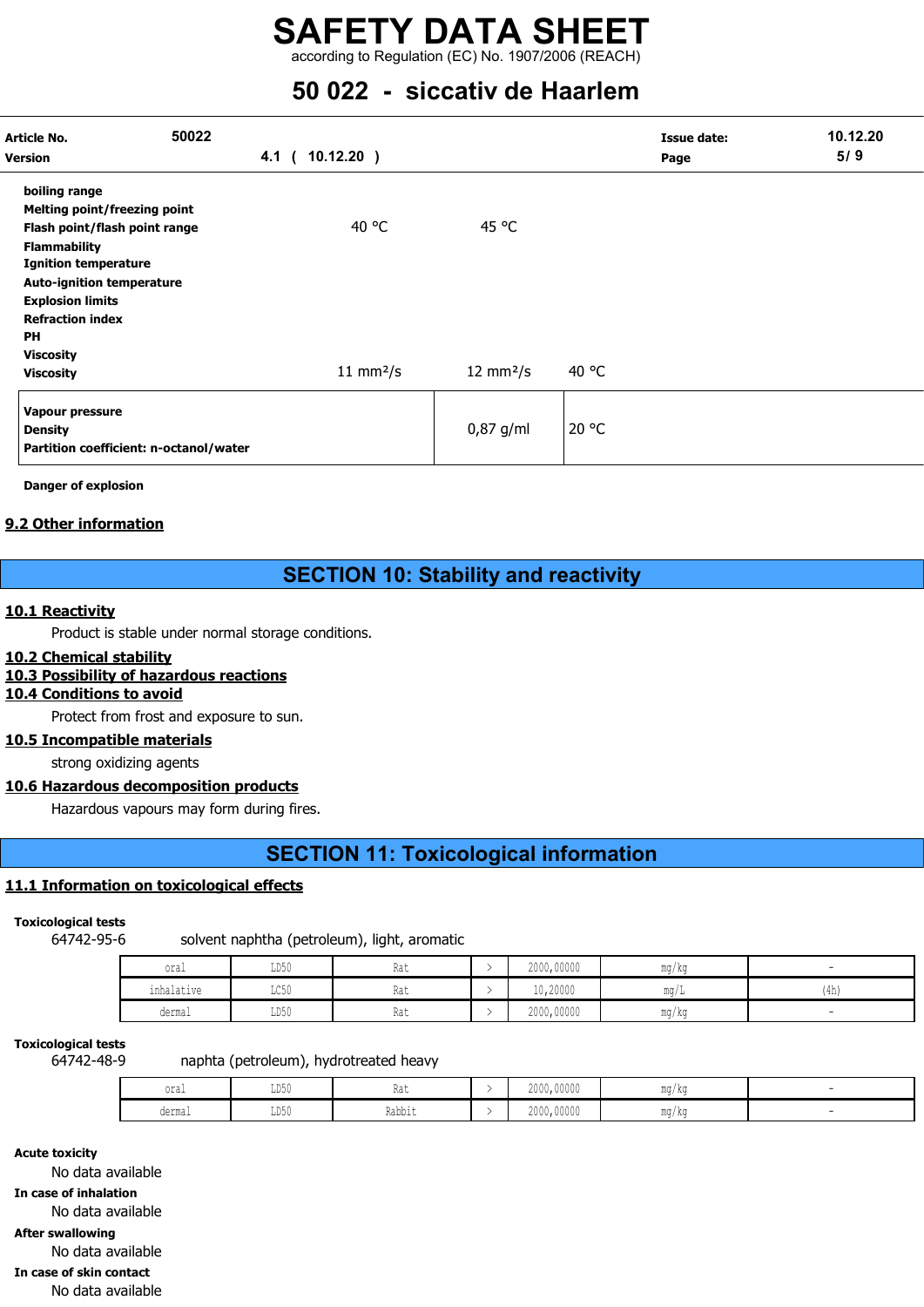## SAFETY DATA SHEET according to Regulation (EC) No. 1907/2006 (REACH)

## 50 022 - siccativ de Haarlem

| Article No.    | 50022          | Issue date:<br>$\begin{array}{cccccccccccccc} \multicolumn{4}{c}{} & \multicolumn{4}{c}{} & \multicolumn{4}{c}{} & \multicolumn{4}{c}{} & \multicolumn{4}{c}{} & \multicolumn{4}{c}{} & \multicolumn{4}{c}{} & \multicolumn{4}{c}{} & \multicolumn{4}{c}{} & \multicolumn{4}{c}{} & \multicolumn{4}{c}{} & \multicolumn{4}{c}{} & \multicolumn{4}{c}{} & \multicolumn{4}{c}{} & \multicolumn{4}{c}{} & \multicolumn{4}{c}{} & \multicolumn{4}{c}{} & \multicolumn{4}{c}{} & \multicolumn{4}{c}{} & \$ | 10.12.20 |
|----------------|----------------|-------------------------------------------------------------------------------------------------------------------------------------------------------------------------------------------------------------------------------------------------------------------------------------------------------------------------------------------------------------------------------------------------------------------------------------------------------------------------------------------------------|----------|
| <b>Version</b> | 10.12.20<br>–… | Page                                                                                                                                                                                                                                                                                                                                                                                                                                                                                                  | 6/3      |

After eye contact No data available

#### Practical experience

#### General remarks

## SECTION 12: Ecological information

#### 12.1 Toxicity

#### Ecotoxicological effects

64742-95-6 solvent naphtha (petroleum), light, aromatic

| $T \cap E \cap$<br><b>TACON</b> | tısh                              | 9,20000 | mq/L               | (96h) |
|---------------------------------|-----------------------------------|---------|--------------------|-------|
| EC50                            | Algae                             | 2,60000 | $m \alpha$<br>uw.  | (72h) |
| EC50                            | (Big water flea)<br>Daphnia magna | 3,20000 | $m\alpha$<br>111 Y | (48h) |

#### Ecotoxicological effects

64742-48-9 naphta (petroleum), hydrotreated heavy

| LC50 | $+ \cdot \cdot$<br>. .<br>ᆂᆂᇦᄓ | 1000,00000 | $m \sim$<br>- 1114 / |  |
|------|--------------------------------|------------|----------------------|--|
| EC50 | Alqae                          | 1000,00000 | $m \sim$<br>-liu /   |  |

#### Aquatic toxicity

No data available

Water Hazard Class 2

#### WGK catalog number General information

#### 12.2 Persistence and degradability

Further details Product is partially biodegradable. Oxygen demand

#### 12.3 Bioaccumulative potential

Bioconcentration factor (BCF) Partition coefficient: n-octanol/water

## 12.4 Mobility in soil

No data available

## 12.5 Results of PBT and vPvB assessment

No data available

#### 12.6 Other adverse effects

General information

## SECTION 13: Disposal considerations

## 13.1 Waste treatment methods

## **Product**

Waste key number

080111 080111\* waste paint and varnish containing organic solvents or other dangerous substances Recommendation

#### Contaminated packaging

Waste key number Recommendation

Non-contaminated packages may be recycled. Handle contaminated packages in the same way as the substance itself.

## Additional information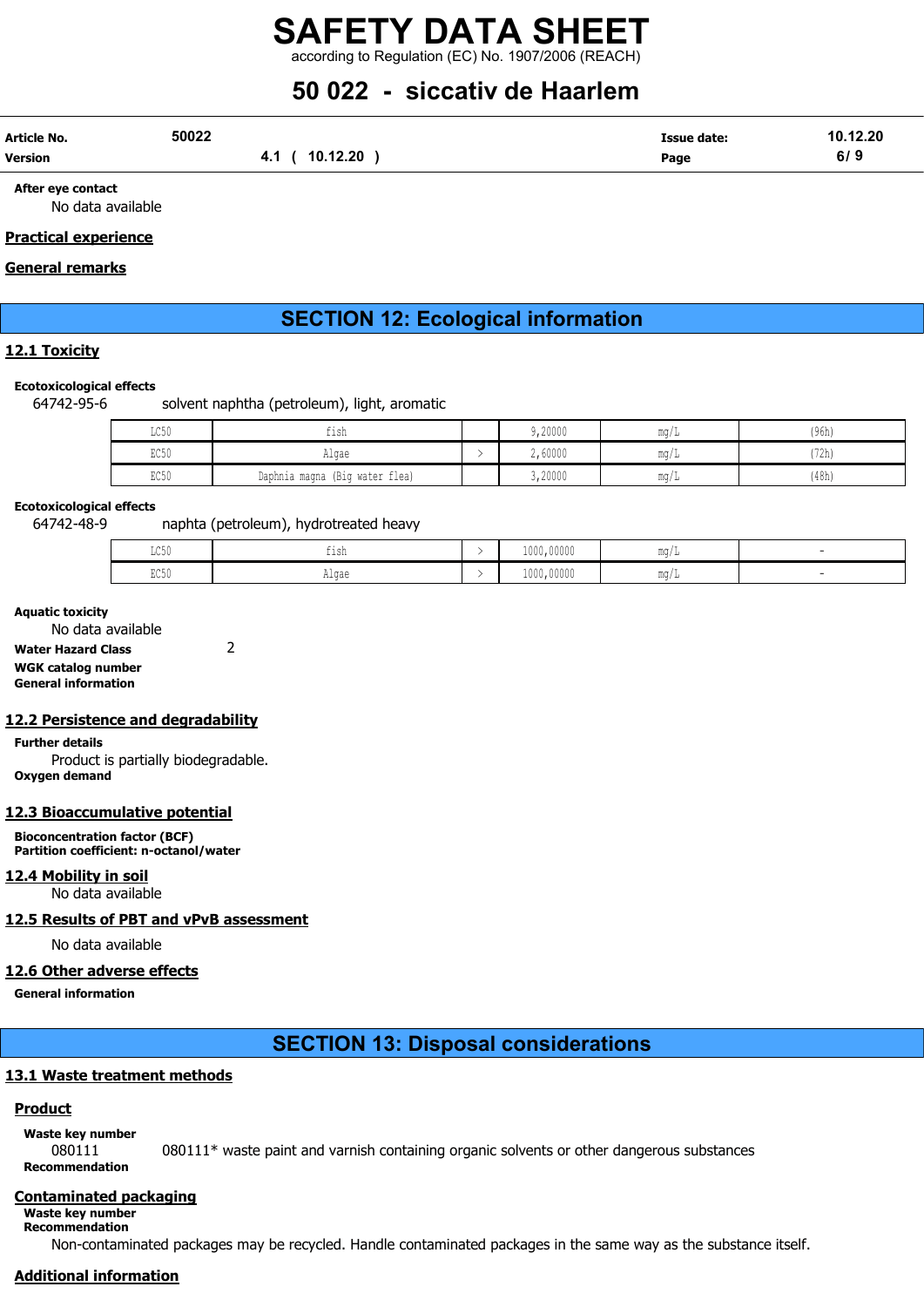according to Regulation (EC) No. 1907/2006 (REACH)

## 50 022 - siccativ de Haarlem

| Article No.<br>Version                                          | 50022<br>4.1 ( 10.12.20 )                                                        |                                            | <b>Issue date:</b><br>Page | 10.12.20<br>7/9 |  |
|-----------------------------------------------------------------|----------------------------------------------------------------------------------|--------------------------------------------|----------------------------|-----------------|--|
|                                                                 |                                                                                  |                                            |                            |                 |  |
|                                                                 |                                                                                  | <b>SECTION 14: Transport information</b>   |                            |                 |  |
| 14.1 UN number                                                  |                                                                                  |                                            |                            |                 |  |
|                                                                 | 1263                                                                             |                                            |                            |                 |  |
|                                                                 |                                                                                  |                                            |                            |                 |  |
|                                                                 | 14.2 UN proper shipping name                                                     |                                            |                            |                 |  |
| ADR, ADN<br><b>IMDG, IATA</b>                                   | Paint related material<br>PAINT RELATED MATERIAL                                 |                                            |                            |                 |  |
|                                                                 | 14.3 Transport hazard class(es)                                                  |                                            |                            |                 |  |
| ADR, ADN                                                        | 3                                                                                |                                            |                            |                 |  |
| <b>IMDG</b>                                                     | 3                                                                                |                                            |                            |                 |  |
| <b>IATA</b>                                                     | 3                                                                                |                                            |                            |                 |  |
| 14.4 Packing group                                              |                                                                                  |                                            |                            |                 |  |
|                                                                 | Ш                                                                                |                                            |                            |                 |  |
| <b>14.5 Environmental hazards</b>                               |                                                                                  |                                            |                            |                 |  |
|                                                                 |                                                                                  |                                            |                            |                 |  |
| <b>Marine Pollutant - IMDG</b><br><b>Marine Pollutant - ADN</b> |                                                                                  | Yes                                        |                            |                 |  |
|                                                                 | <b>14.6 Special precautions for user</b>                                         |                                            |                            |                 |  |
|                                                                 | <b>Land transport (ADR/RID)</b>                                                  |                                            |                            |                 |  |
| Code: ADR/RID                                                   |                                                                                  | F <sub>1</sub>                             |                            |                 |  |
| Kemmler-number                                                  |                                                                                  | 30                                         |                            |                 |  |
| <b>Hazard label ADR</b>                                         |                                                                                  | 3                                          |                            |                 |  |
| <b>Limited quantities</b>                                       |                                                                                  | 5L                                         |                            |                 |  |
|                                                                 | <b>Contaminated packaging: Instructions</b>                                      | P001 - IBC03 - LP01 - R001                 |                            |                 |  |
|                                                                 | <b>Contaminated packaging: Special provisions</b>                                | PP <sub>1</sub>                            |                            |                 |  |
|                                                                 | Special provisions for packing together                                          | <b>MP19</b><br>T <sub>2</sub>              |                            |                 |  |
|                                                                 | <b>Portable tanks: Instructions</b><br><b>Portable tanks: Special provisions</b> | TP1 - TP29                                 |                            |                 |  |
| <b>Tank coding</b>                                              |                                                                                  | LGBF                                       |                            |                 |  |
| <b>Tunnel restriction</b>                                       |                                                                                  | D/E                                        |                            |                 |  |
| <b>Remarks</b>                                                  |                                                                                  |                                            |                            |                 |  |
| EQ                                                              |                                                                                  | E <sub>1</sub>                             |                            |                 |  |
| <b>Special provisions</b>                                       |                                                                                  | $163 - 367 - 650$                          |                            |                 |  |
| Sea transport (IMDG)                                            |                                                                                  |                                            |                            |                 |  |
| <b>EmS</b>                                                      |                                                                                  | F-E, S-E                                   |                            |                 |  |
| <b>Special provisions</b>                                       |                                                                                  | 163 - 223 - 367 - 955                      |                            |                 |  |
| <b>Limited quantities</b>                                       |                                                                                  | 5L                                         |                            |                 |  |
|                                                                 | <b>Contaminated packaging: Instructions</b>                                      | P001 - LP01                                |                            |                 |  |
|                                                                 | <b>Contaminated packaging: Special provisions</b>                                | PP <sub>1</sub>                            |                            |                 |  |
| <b>IBC: Instructions</b>                                        |                                                                                  | IBC03                                      |                            |                 |  |
| <b>IBC: Provisions</b>                                          |                                                                                  | $\blacksquare$                             |                            |                 |  |
| <b>Tank instructions IMO</b>                                    |                                                                                  | $\overline{\phantom{0}}$<br>T <sub>2</sub> |                            |                 |  |
| <b>Tank instructions UN</b>                                     |                                                                                  | TP1 - TP29                                 |                            |                 |  |
|                                                                 | <b>Tank instructions Special provisions</b><br><b>Stowage and segregation</b>    | category A                                 |                            |                 |  |
|                                                                 | <b>Properties and observations</b>                                               |                                            |                            |                 |  |
| <b>Remarks</b>                                                  |                                                                                  |                                            |                            |                 |  |
| EQ                                                              |                                                                                  | E1                                         |                            |                 |  |
| <b>Air transport (IATA-DGR)</b>                                 |                                                                                  |                                            |                            |                 |  |
| <b>Hazard</b>                                                   |                                                                                  | Flammable Liquid                           |                            |                 |  |
| Passenger                                                       |                                                                                  | 355 (60L)                                  |                            |                 |  |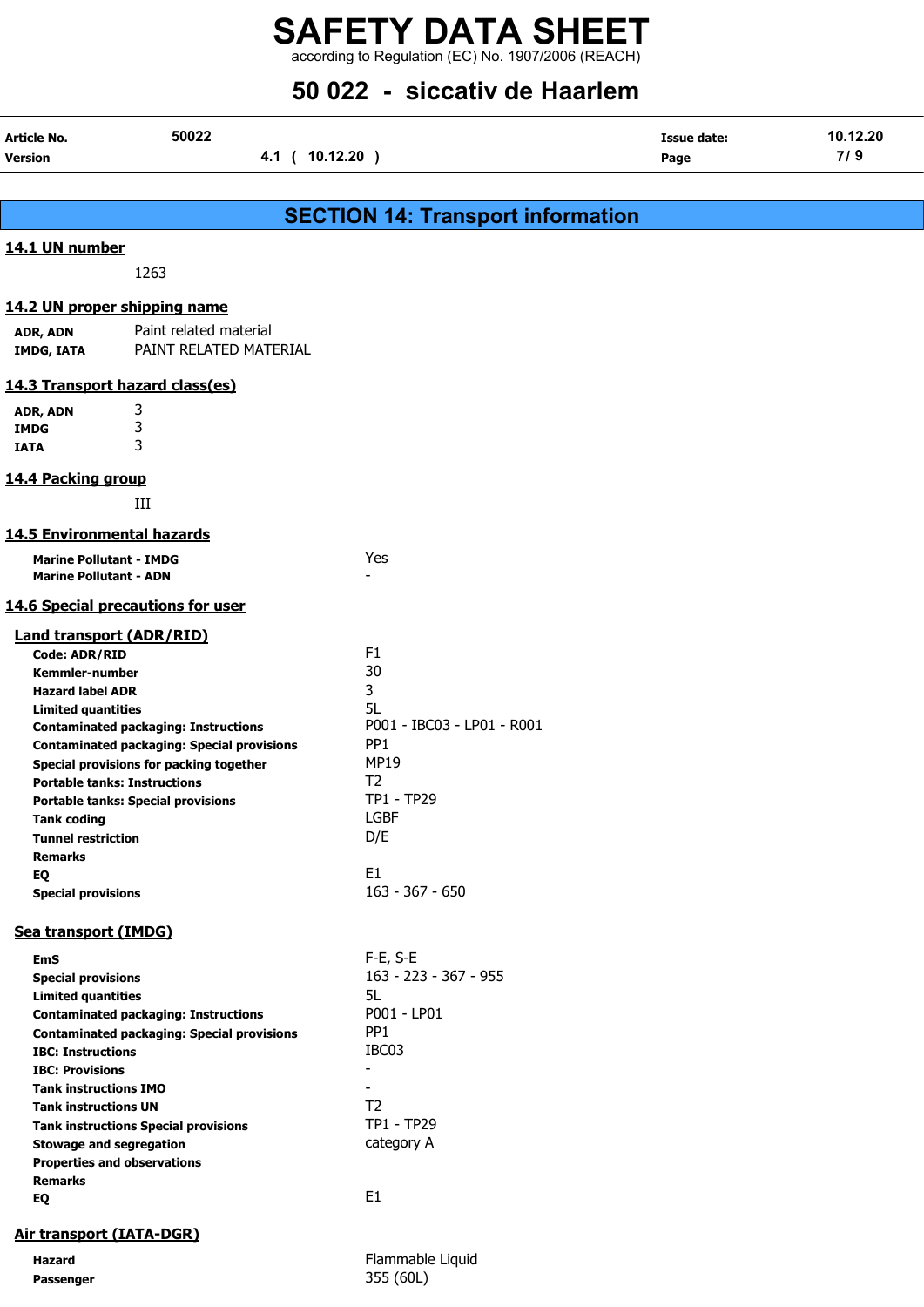according to Regulation (EC) No. 1907/2006 (REACH)

## 50 022 - siccativ de Haarlem

| Article No.<br><b>Version</b> | 50022<br>10.12.20<br>4.1 ( | Issue date:<br>Page | 10.12.20<br>8/9 |
|-------------------------------|----------------------------|---------------------|-----------------|
| Passenger LQ                  | Y344 (10L)                 |                     |                 |
| Cargo                         | 366 (220L)                 |                     |                 |
| <b>ERG</b>                    | 3L                         |                     |                 |
| <b>Remarks</b>                |                            |                     |                 |
| EQ                            | E <sub>1</sub>             |                     |                 |
| <b>Special Provisioning</b>   | A192                       |                     |                 |

#### 14.7 Transport in bulk according to Annex II of MARPOL 73/78 and the IBC Code

No data available

## SECTION 15: Regulatory information

#### 15.1 Safety, health and environmental regulations/legislation specific for the substance or mixture

#### National regulations

#### **Europe**

Contents of VOC [%] Contents of VOC  $[a/L]$ Further regulations, limitations and legal requirements

#### **Germany**

Storage class Water Hazard Class 2 WGK catalog number Incident regulation Information on working limitations Further regulations, limitations and legal requirements

#### Denmark

Further regulations, limitations and legal requirements

#### **Hungary**

Further regulations, limitations and legal requirements

#### Great Britain

Further regulations, limitations and legal requirements

#### **Switzerland**

Contents of VOC [%]

52,7 % Further regulations, limitations and legal requirements

#### USA

Further regulations, limitations and legal requirements Federal Regulations State Regulations

## **Canada**

Further regulations, limitations and legal requirements

## 15.2 Chemical Safety Assessment

SECTION 16: Other information